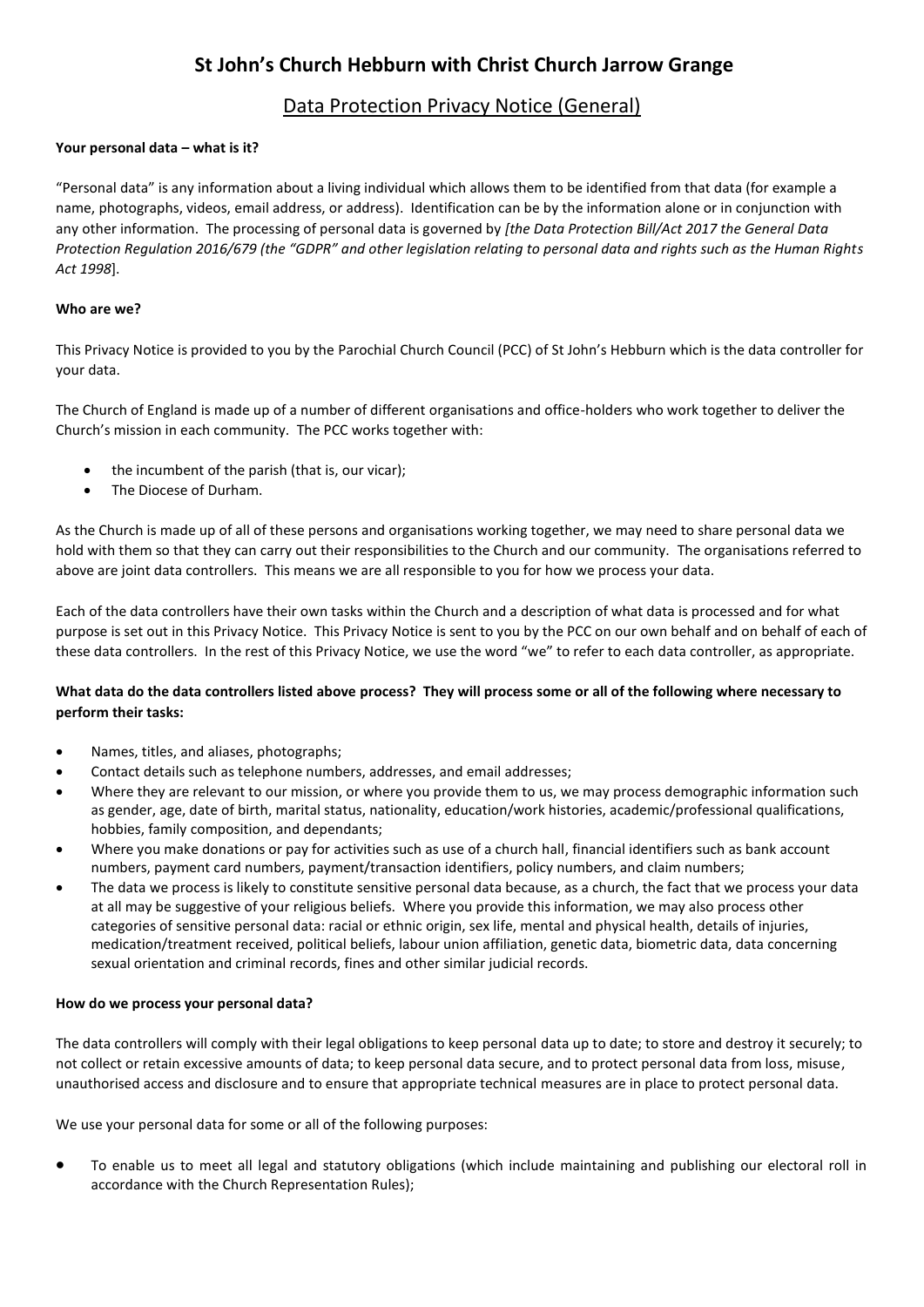- To carry out comprehensive safeguarding procedures (including due diligence and complaints handling) in accordance with best safeguarding practice from time to time with the aim of ensuring that all children and adults-at-risk are provided with safe environments;
- To minister to you and provide you with pastoral and spiritual care (such as visiting you when you are gravely ill or bereaved) and to organise and perform ecclesiastical services for you, such as baptisms, confirmations, weddings and funerals;
- To deliver the Church's mission to our community, and to carry out any other voluntary or charitable activities for the benefit of the public as provided for in the constitution and statutory framework of each data controller;
- To administer the parish, deanery, archdeaconry and diocesan membership records;
- To fundraise and promote the interests of the Church and charity;
- To maintain our own accounts and records;
- To process a donation that you have made (including Gift Aid information);
- To seek your views or comments;
- To notify you of changes to our services, events and role holders;
- To send you communications which you have requested and that may be of interest to you. These may include information about campaigns, appeals, other fundraising activities;
- To process a grant or application for a role;
- To enable us to provide a voluntary service for the benefit of the public in a particular geographical area as specified in our constitution;

#### **What is the legal basis for processing your personal data?**

Most of our data is processed because it is necessary for our legitimate interests, or the legitimate interests of a third party (such as another organisation in the Church of England). An example of this would be our safeguarding work to protect children and adults at risk. We will always take into account your interests, rights and freedoms.

Some of our processing is necessary for compliance with a legal obligation. For example, we are required by the Church Representation Rules to administer and publish the electoral roll, and under Canon Law to announce forthcoming weddings by means of the publication of banns.

We may also process data if it is necessary for the performance of a contract with you, or to take steps to enter into a contract. An example of this would be processing your data in connection with the hire of church facilities.

Religious organisations are also permitted to process information about your religious beliefs to administer membership or contact details.

Where your information is used other than in accordance with one of these legal bases, we will first obtain your consent to that use.

#### **Sharing your personal data**

Your personal data will be treated as strictly confidential. It will only be shared with third parties where it is necessary for the performance of our tasks or where you first give us your prior consent. It is likely that we will need to share your data with some or all of the following (but only where necessary):

- The appropriate bodies of the Church of England including the other data controllers;
- Our agents, servants and contractors. For example, we may ask a commercial provider to send out newsletters on our behalf, or to maintain our database software;
- Other clergy or lay persons nominated or licensed by the bishops of the Diocese of Durham to support the mission of the Church in our parish. For example, our clergy are supported by our area dean and archdeacon, who may provide confidential mentoring and pastoral support. Assistant or temporary ministers, including curates, deacons, licensed lay ministers, commissioned lay ministers or persons with Bishop's Permissions may participate in our mission in support of our regular clergy;
- Other persons or organisations operating within the Diocese of Durham;
- On occasion, other churches with which we are carrying out joint events or activities.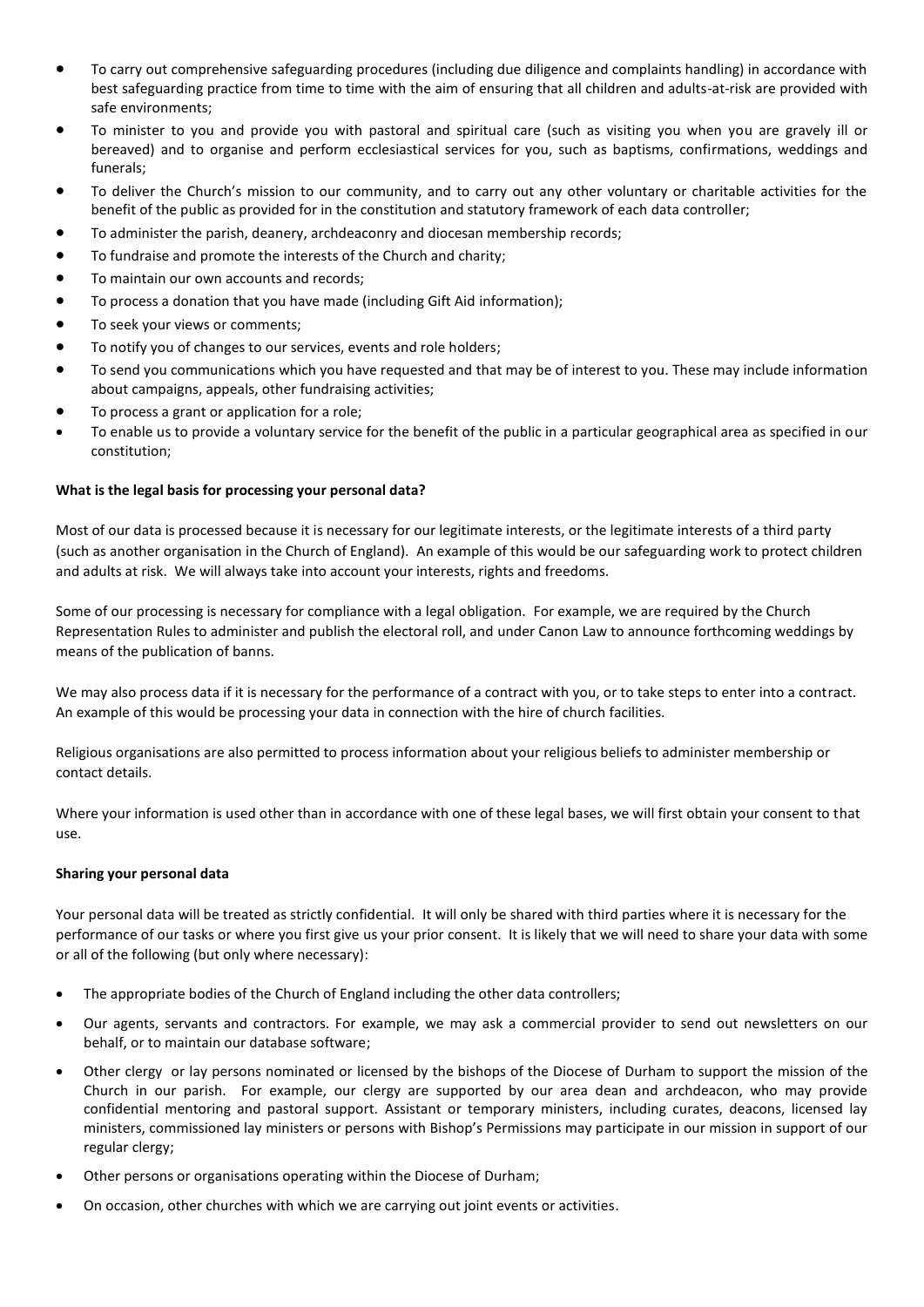#### **How long do we keep your personal data?**

We will keep some records permanently if we are legally required to do so. We may keep some other records for an extended period of time. For example, it is current best practice to keep financial records for a minimum period of 7 years to support HMRC audits. In general, we will endeavour to keep data only for as long as we need it. This means that we may delete it when it is no longer needed.

#### **Your rights and your personal data**

You have the following rights with respect to your personal data:

When exercising any of the rights listed below, in order to process your request, we may need to verify your identity for your security. In such cases we will need you to respond with proof of your identity before you can exercise these rights.

- 1. The right to access information we hold on you
	- At any point you can contact us to request the information we hold on you as well as why we have that information, who has access to the information and where we obtained the information from. Once we have received your request we will respond within one month.
	- There are no fees or charges for the first request but additional requests for the same data may be subject to an administrative fee.
- 2. The right to correct and update the information we hold on you
	- If the data we hold on you is out of date, incomplete or incorrect, you can inform us and your data will be updated.
- 3. The right to have your information erased
	- If you feel that we should no longer be using your data or that we are illegally using your data, you can request that we erase the data we hold.
	- When we receive your request we will confirm whether the data has been deleted or the reason why it cannot be deleted (for example because we need it for our legitimate interests or regulatory purpose(s)).
- 4. The right to object to processing of your data
	- You have the right to request that we stop processing your data. Upon receiving the request we will contact you and let you know if we are able to comply or if we have legitimate grounds to continue to process your data. Even after you exercise your right to object, we may continue to hold your data to comply with your other rights or to bring or defend legal claims.
- 5. The right to data portability
	- You have the right to request that we transfer some of your data to another controller. We will comply with your request, where it is feasible to do so, within one month of receiving your request.
- 6. The right to withdraw your consent to the processing at any time for any processing of data to which consent was sought. You can withdraw your consent easily by telephone, email, or by post (see Contact Details below).
- 7. The right to object to the processing of personal data where applicable.
- 8. The right to lodge a complaint with the Information Commissioner's Office.

#### **Transfer of Data Abroad**

Any electronic personal data transferred to countries or territories outside the EU will only be placed on systems complying with measures giving equivalent protection of personal rights either through international agreements or contracts approved by the European Union. Our website is also accessible from overseas so on occasion some personal data (for example in a newsletter) may be accessed from overseas.

#### **Further processing**

If we wish to use your personal data for a new purpose, not covered by this Notice, then we will provide you with a new notice explaining this new use prior to commencing the processing and setting out the relevant purposes and processing conditions. Where and whenever necessary, we will seek your prior consent to the new processing.